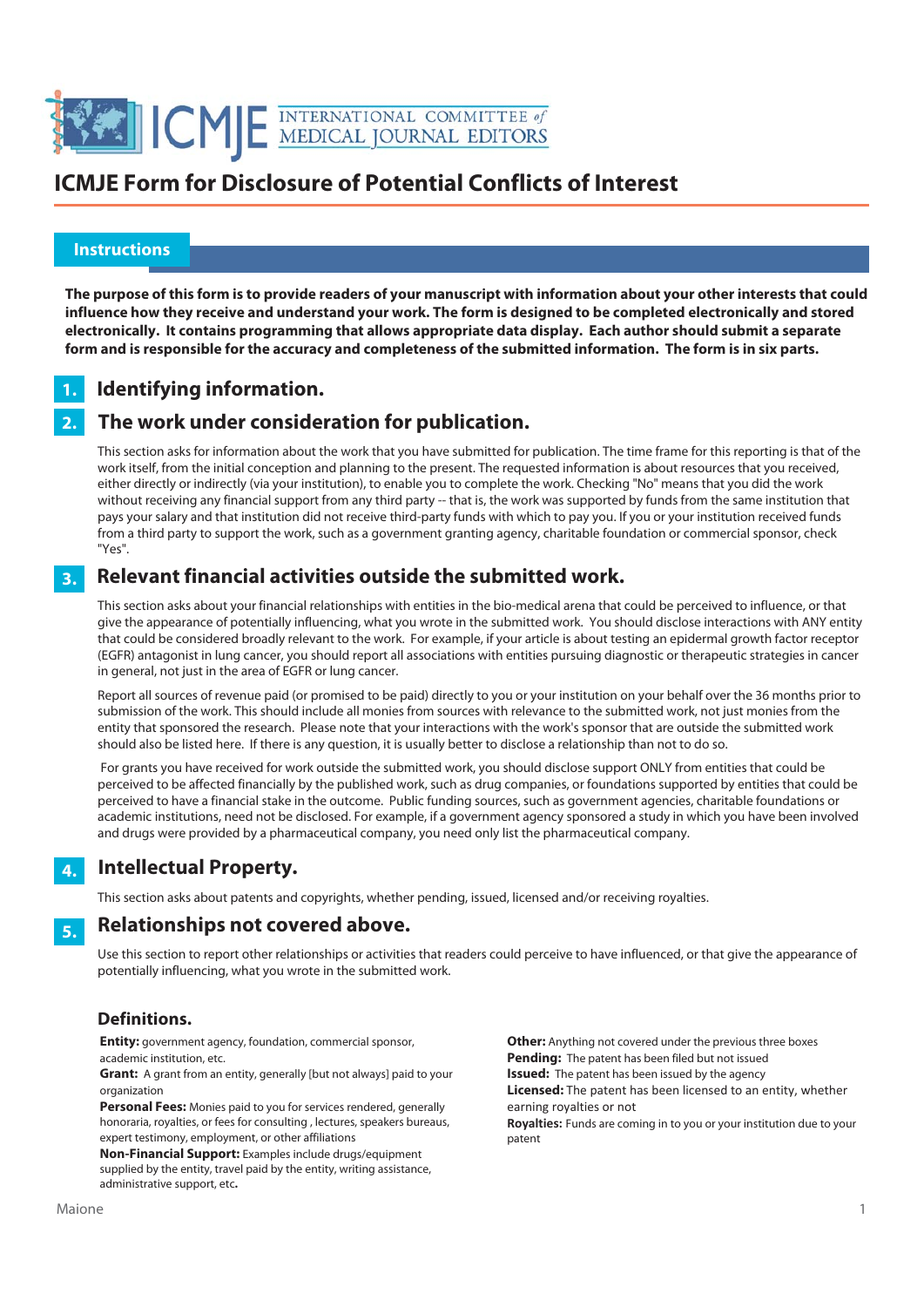

| <b>Section 1.</b>                                                                                                                                                                                                                                                                                                                                                                                                                                                                            | <b>Identifying Information</b> |                                                          |                                              |  |  |
|----------------------------------------------------------------------------------------------------------------------------------------------------------------------------------------------------------------------------------------------------------------------------------------------------------------------------------------------------------------------------------------------------------------------------------------------------------------------------------------------|--------------------------------|----------------------------------------------------------|----------------------------------------------|--|--|
| 1. Given Name (First Name)<br>Francesco                                                                                                                                                                                                                                                                                                                                                                                                                                                      |                                | 2. Surname (Last Name)<br>Maione                         | 3. Date<br>03-June-2020                      |  |  |
| 4. Are you the corresponding author?                                                                                                                                                                                                                                                                                                                                                                                                                                                         |                                | $\sqrt{N}$<br>Yes                                        | Corresponding Author's Name<br>Alessia Chini |  |  |
| 5. Manuscript Title<br>Indication and Results of Endoscopic Submucosal Dissection (ESD) for Right located Lateral Spreading Tumors (LST)                                                                                                                                                                                                                                                                                                                                                     |                                |                                                          |                                              |  |  |
| 6. Manuscript Identifying Number (if you know it)<br>ALES-20-94                                                                                                                                                                                                                                                                                                                                                                                                                              |                                |                                                          |                                              |  |  |
|                                                                                                                                                                                                                                                                                                                                                                                                                                                                                              |                                |                                                          |                                              |  |  |
| <b>Section 2.</b><br><b>The Work Under Consideration for Publication</b>                                                                                                                                                                                                                                                                                                                                                                                                                     |                                |                                                          |                                              |  |  |
| Did you or your institution at any time receive payment or services from a third party (government, commercial, private foundation, etc.) for<br>any aspect of the submitted work (including but not limited to grants, data monitoring board, study design, manuscript preparation,<br>statistical analysis, etc.)?<br>Are there any relevant conflicts of interest?<br>$\checkmark$<br>No<br>Yes                                                                                           |                                |                                                          |                                              |  |  |
| <b>Section 3.</b><br>Relevant financial activities outside the submitted work.                                                                                                                                                                                                                                                                                                                                                                                                               |                                |                                                          |                                              |  |  |
| Place a check in the appropriate boxes in the table to indicate whether you have financial relationships (regardless of amount<br>of compensation) with entities as described in the instructions. Use one line for each entity; add as many lines as you need by<br>clicking the "Add +" box. You should report relationships that were present during the 36 months prior to publication.<br>Are there any relevant conflicts of interest?<br>No<br><b>Yes</b><br>$\overline{\mathcal{L}}$ |                                |                                                          |                                              |  |  |
| <b>Section 4.</b>                                                                                                                                                                                                                                                                                                                                                                                                                                                                            |                                | <b>Intellectual Property -- Patents &amp; Copyrights</b> |                                              |  |  |
|                                                                                                                                                                                                                                                                                                                                                                                                                                                                                              |                                |                                                          |                                              |  |  |

Do you have any patents, whether planned, pending or issued, broadly relevant to the work?  $\Box$  Yes  $\Box$  No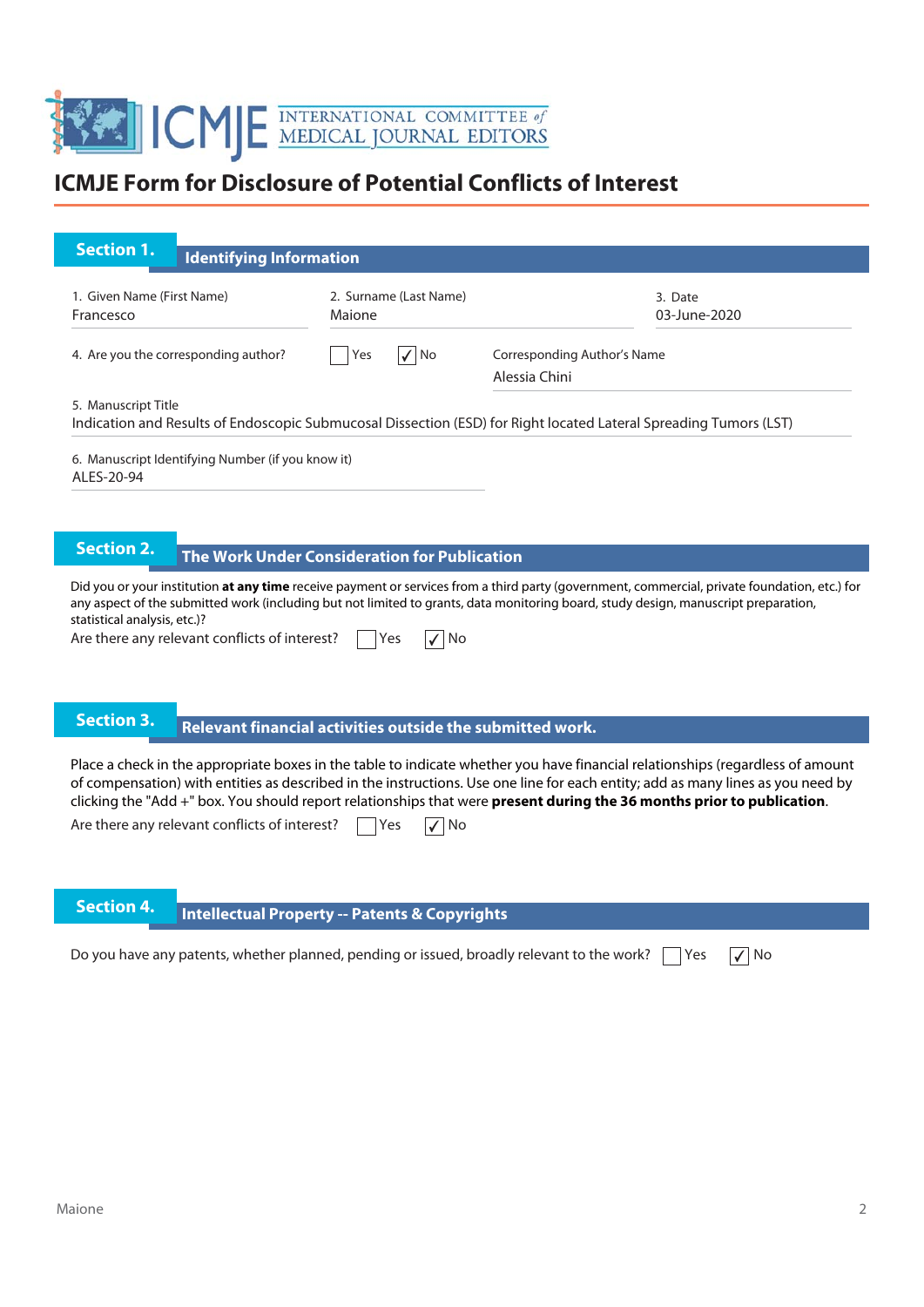

## **Section 5.** Relationships not covered above

Are there other relationships or activities that readers could perceive to have influenced, or that give the appearance of potentially influencing, what you wrote in the submitted work?

 $\Box$  Yes, the following relationships/conditions/circumstances are present (explain below):

 $\sqrt{\phantom{a}}$  No other relationships/conditions/circumstances that present a potential conflict of interest

At the time of manuscript acceptance, journals will ask authors to confirm and, if necessary, update their disclosure statements. On occasion, journals may ask authors to disclose further information about reported relationships.

## **Section 6. Disclosure Statement**

Based on the above disclosures, this form will automatically generate a disclosure statement, which will appear in the box below.

Dr. Maione has nothing to disclose.

## **Evaluation and Feedback**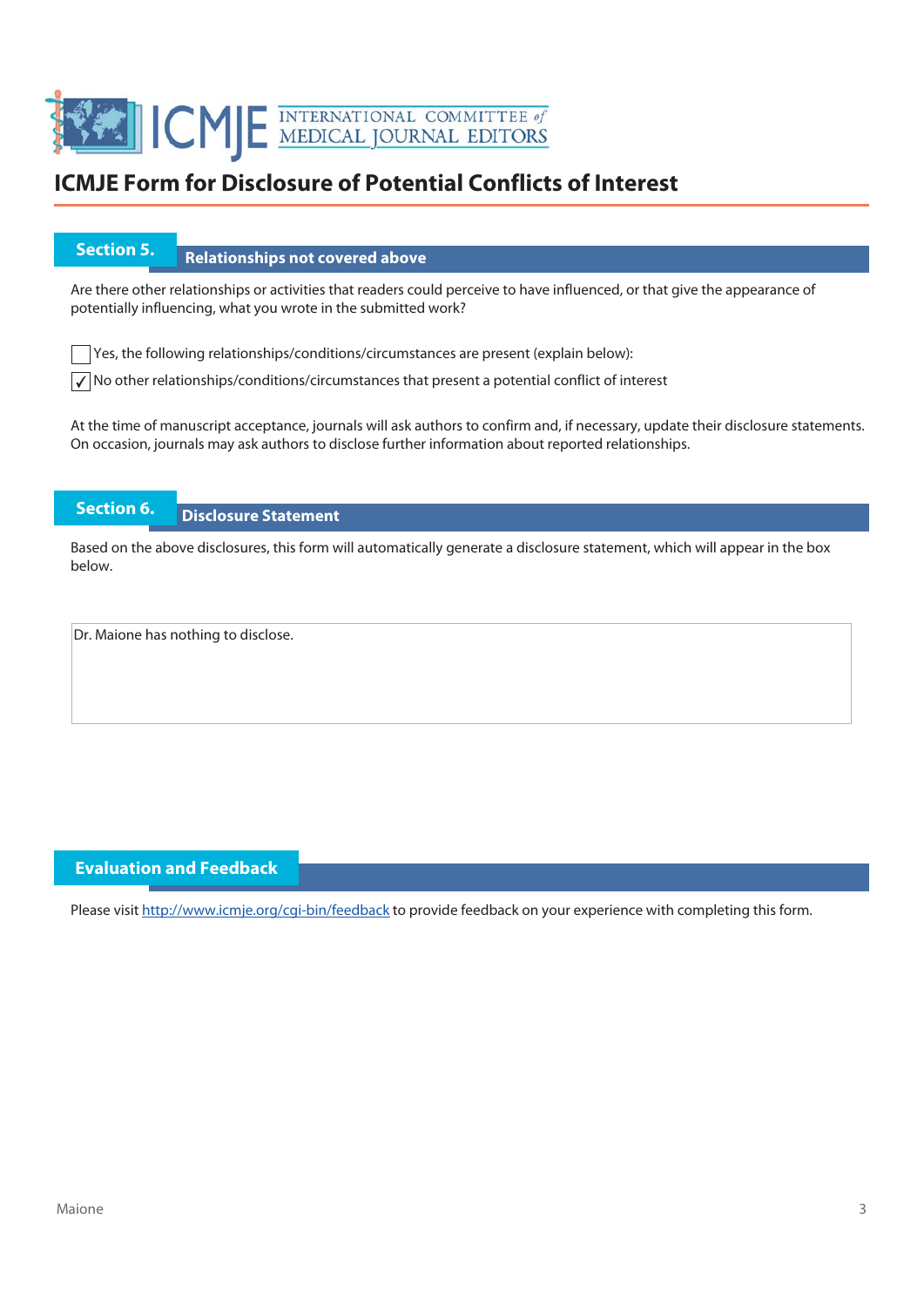

### **Instructions**

 l

> **The purpose of this form is to provide readers of your manuscript with information about your other interests that could influence how they receive and understand your work. The form is designed to be completed electronically and stored electronically. It contains programming that allows appropriate data display. Each author should submit a separate form and is responsible for the accuracy and completeness of the submitted information. The form is in six parts.**

#### **Identifying information. 1.**

### **The work under consideration for publication. 2.**

This section asks for information about the work that you have submitted for publication. The time frame for this reporting is that of the work itself, from the initial conception and planning to the present. The requested information is about resources that you received, either directly or indirectly (via your institution), to enable you to complete the work. Checking "No" means that you did the work without receiving any financial support from any third party -- that is, the work was supported by funds from the same institution that pays your salary and that institution did not receive third-party funds with which to pay you. If you or your institution received funds from a third party to support the work, such as a government granting agency, charitable foundation or commercial sponsor, check "Yes".

### **Relevant financial activities outside the submitted work. 3.**

This section asks about your financial relationships with entities in the bio-medical arena that could be perceived to influence, or that give the appearance of potentially influencing, what you wrote in the submitted work. You should disclose interactions with ANY entity that could be considered broadly relevant to the work. For example, if your article is about testing an epidermal growth factor receptor (EGFR) antagonist in lung cancer, you should report all associations with entities pursuing diagnostic or therapeutic strategies in cancer in general, not just in the area of EGFR or lung cancer.

Report all sources of revenue paid (or promised to be paid) directly to you or your institution on your behalf over the 36 months prior to submission of the work. This should include all monies from sources with relevance to the submitted work, not just monies from the entity that sponsored the research. Please note that your interactions with the work's sponsor that are outside the submitted work should also be listed here. If there is any question, it is usually better to disclose a relationship than not to do so.

 For grants you have received for work outside the submitted work, you should disclose support ONLY from entities that could be perceived to be affected financially by the published work, such as drug companies, or foundations supported by entities that could be perceived to have a financial stake in the outcome. Public funding sources, such as government agencies, charitable foundations or academic institutions, need not be disclosed. For example, if a government agency sponsored a study in which you have been involved and drugs were provided by a pharmaceutical company, you need only list the pharmaceutical company.

#### **Intellectual Property. 4.**

This section asks about patents and copyrights, whether pending, issued, licensed and/or receiving royalties.

### **Relationships not covered above. 5.**

Use this section to report other relationships or activities that readers could perceive to have influenced, or that give the appearance of potentially influencing, what you wrote in the submitted work.

## **Definitions.**

**Entity:** government agency, foundation, commercial sponsor, academic institution, etc.

**Grant:** A grant from an entity, generally [but not always] paid to your organization

**Personal Fees:** Monies paid to you for services rendered, generally honoraria, royalties, or fees for consulting , lectures, speakers bureaus, expert testimony, employment, or other affiliations

**Non-Financial Support:** Examples include drugs/equipment supplied by the entity, travel paid by the entity, writing assistance, administrative support, etc**.**

**Other:** Anything not covered under the previous three boxes **Pending:** The patent has been filed but not issued **Issued:** The patent has been issued by the agency **Licensed:** The patent has been licensed to an entity, whether earning royalties or not **Royalties:** Funds are coming in to you or your institution due to your patent

Chini **1**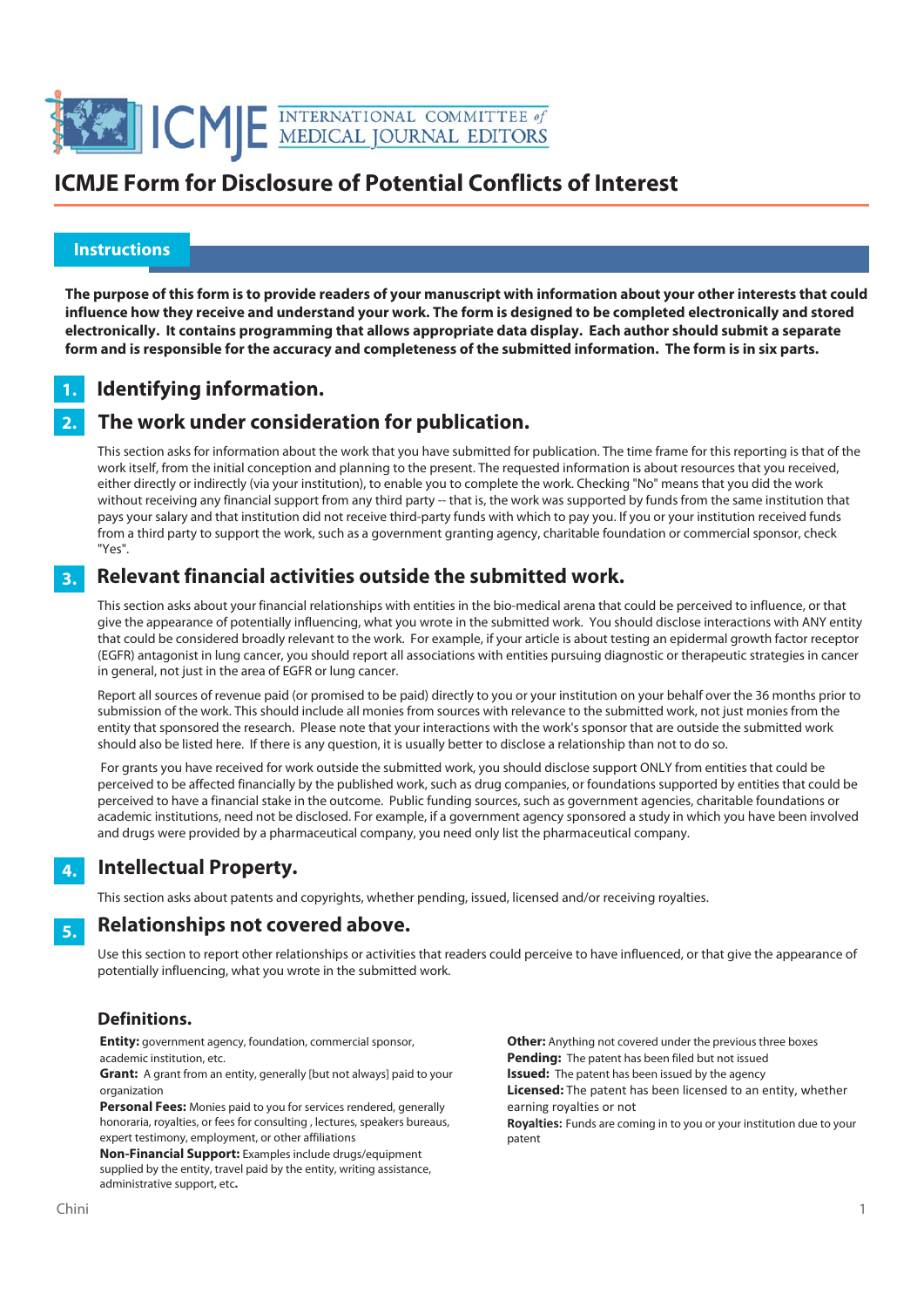

| <b>Section 1.</b>                                                                                                                                                                                                                                                                                                                                                                                                                                                      |                                                          |                                                                                                                   |  |  |  |
|------------------------------------------------------------------------------------------------------------------------------------------------------------------------------------------------------------------------------------------------------------------------------------------------------------------------------------------------------------------------------------------------------------------------------------------------------------------------|----------------------------------------------------------|-------------------------------------------------------------------------------------------------------------------|--|--|--|
|                                                                                                                                                                                                                                                                                                                                                                                                                                                                        | <b>Identifying Information</b>                           |                                                                                                                   |  |  |  |
| 1. Given Name (First Name)<br>Alessia                                                                                                                                                                                                                                                                                                                                                                                                                                  | 2. Surname (Last Name)<br>Chini                          | 3. Date<br>03-June-2020                                                                                           |  |  |  |
| 4. Are you the corresponding author?                                                                                                                                                                                                                                                                                                                                                                                                                                   | $\checkmark$ Yes<br>No                                   |                                                                                                                   |  |  |  |
| 5. Manuscript Title                                                                                                                                                                                                                                                                                                                                                                                                                                                    |                                                          | Indication and Results of Endoscopic Submucosal Dissection (ESD) for Right located Lateral Spreading Tumors (LST) |  |  |  |
| 6. Manuscript Identifying Number (if you know it)<br>ALES-20-94                                                                                                                                                                                                                                                                                                                                                                                                        |                                                          |                                                                                                                   |  |  |  |
|                                                                                                                                                                                                                                                                                                                                                                                                                                                                        |                                                          |                                                                                                                   |  |  |  |
| <b>Section 2.</b>                                                                                                                                                                                                                                                                                                                                                                                                                                                      | <b>The Work Under Consideration for Publication</b>      |                                                                                                                   |  |  |  |
| Did you or your institution at any time receive payment or services from a third party (government, commercial, private foundation, etc.) for<br>any aspect of the submitted work (including but not limited to grants, data monitoring board, study design, manuscript preparation,<br>statistical analysis, etc.)?<br>Are there any relevant conflicts of interest?<br>No<br>Yes<br>$\sqrt{}$                                                                        |                                                          |                                                                                                                   |  |  |  |
| <b>Section 3.</b><br>Relevant financial activities outside the submitted work.                                                                                                                                                                                                                                                                                                                                                                                         |                                                          |                                                                                                                   |  |  |  |
| Place a check in the appropriate boxes in the table to indicate whether you have financial relationships (regardless of amount<br>of compensation) with entities as described in the instructions. Use one line for each entity; add as many lines as you need by<br>clicking the "Add +" box. You should report relationships that were present during the 36 months prior to publication.<br>Are there any relevant conflicts of interest?<br>$\sqrt{}$<br>No<br>Yes |                                                          |                                                                                                                   |  |  |  |
| <b>Section 4.</b>                                                                                                                                                                                                                                                                                                                                                                                                                                                      | <b>Intellectual Property -- Patents &amp; Copyrights</b> |                                                                                                                   |  |  |  |
| Do you have any patents, whether planned, pending or issued, broadly relevant to the work?<br><b>No</b><br>Yes<br>$\sqrt{}$                                                                                                                                                                                                                                                                                                                                            |                                                          |                                                                                                                   |  |  |  |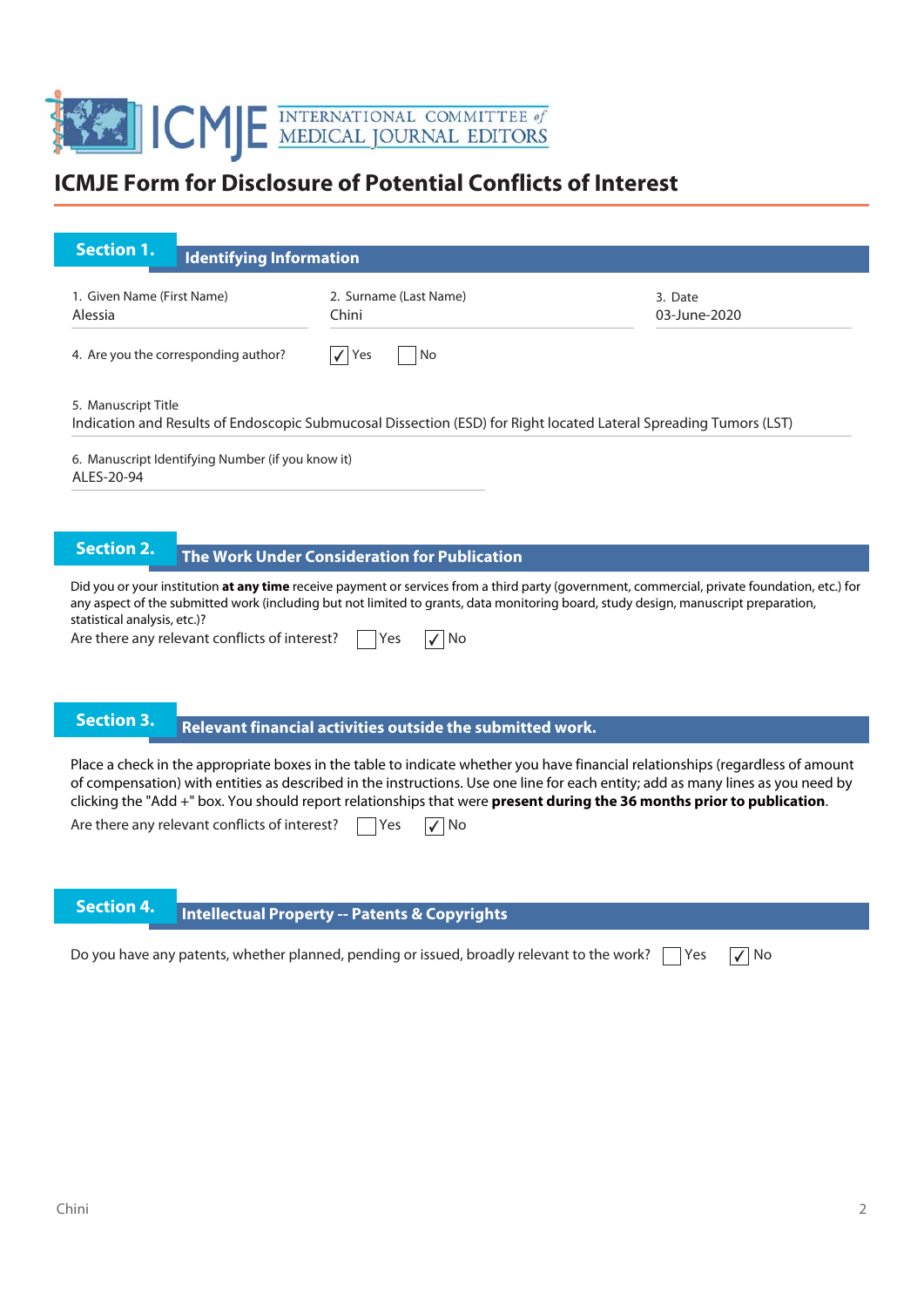

# **Section 5.** Relationships not covered above

Are there other relationships or activities that readers could perceive to have influenced, or that give the appearance of potentially influencing, what you wrote in the submitted work?

 $\Box$  Yes, the following relationships/conditions/circumstances are present (explain below):

 $\sqrt{\phantom{a}}$  No other relationships/conditions/circumstances that present a potential conflict of interest

At the time of manuscript acceptance, journals will ask authors to confirm and, if necessary, update their disclosure statements. On occasion, journals may ask authors to disclose further information about reported relationships.

## **Section 6. Disclosure Statement**

Based on the above disclosures, this form will automatically generate a disclosure statement, which will appear in the box below.

Dr. Chini has nothing to disclose.

## **Evaluation and Feedback**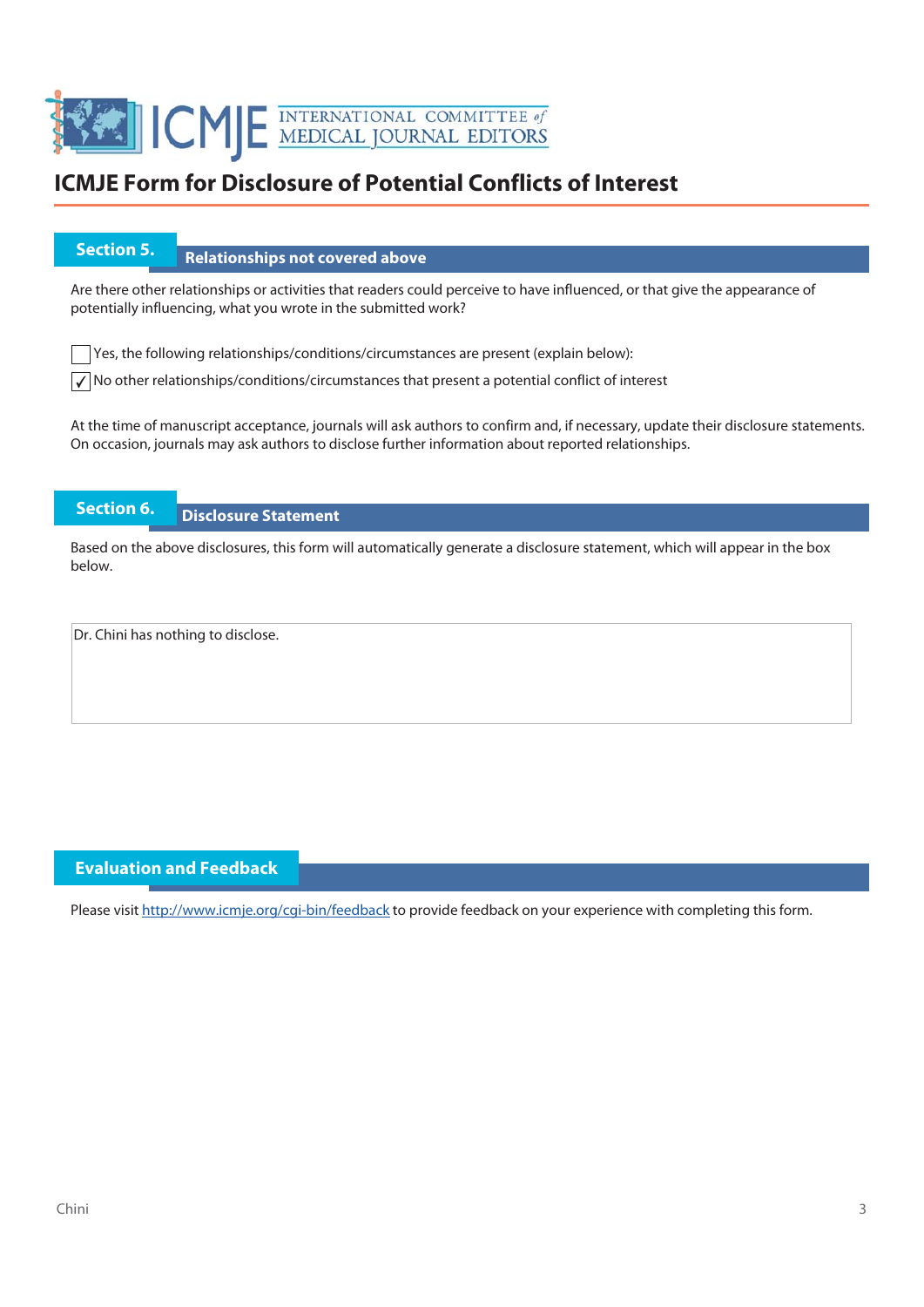

### **Instructions**

 l

> **The purpose of this form is to provide readers of your manuscript with information about your other interests that could influence how they receive and understand your work. The form is designed to be completed electronically and stored electronically. It contains programming that allows appropriate data display. Each author should submit a separate form and is responsible for the accuracy and completeness of the submitted information. The form is in six parts.**

#### **Identifying information. 1.**

### **The work under consideration for publication. 2.**

This section asks for information about the work that you have submitted for publication. The time frame for this reporting is that of the work itself, from the initial conception and planning to the present. The requested information is about resources that you received, either directly or indirectly (via your institution), to enable you to complete the work. Checking "No" means that you did the work without receiving any financial support from any third party -- that is, the work was supported by funds from the same institution that pays your salary and that institution did not receive third-party funds with which to pay you. If you or your institution received funds from a third party to support the work, such as a government granting agency, charitable foundation or commercial sponsor, check "Yes".

### **Relevant financial activities outside the submitted work. 3.**

This section asks about your financial relationships with entities in the bio-medical arena that could be perceived to influence, or that give the appearance of potentially influencing, what you wrote in the submitted work. You should disclose interactions with ANY entity that could be considered broadly relevant to the work. For example, if your article is about testing an epidermal growth factor receptor (EGFR) antagonist in lung cancer, you should report all associations with entities pursuing diagnostic or therapeutic strategies in cancer in general, not just in the area of EGFR or lung cancer.

Report all sources of revenue paid (or promised to be paid) directly to you or your institution on your behalf over the 36 months prior to submission of the work. This should include all monies from sources with relevance to the submitted work, not just monies from the entity that sponsored the research. Please note that your interactions with the work's sponsor that are outside the submitted work should also be listed here. If there is any question, it is usually better to disclose a relationship than not to do so.

 For grants you have received for work outside the submitted work, you should disclose support ONLY from entities that could be perceived to be affected financially by the published work, such as drug companies, or foundations supported by entities that could be perceived to have a financial stake in the outcome. Public funding sources, such as government agencies, charitable foundations or academic institutions, need not be disclosed. For example, if a government agency sponsored a study in which you have been involved and drugs were provided by a pharmaceutical company, you need only list the pharmaceutical company.

### **Intellectual Property. 4.**

This section asks about patents and copyrights, whether pending, issued, licensed and/or receiving royalties.

### **Relationships not covered above. 5.**

Use this section to report other relationships or activities that readers could perceive to have influenced, or that give the appearance of potentially influencing, what you wrote in the submitted work.

## **Definitions.**

**Entity:** government agency, foundation, commercial sponsor, academic institution, etc.

**Grant:** A grant from an entity, generally [but not always] paid to your organization

**Personal Fees:** Monies paid to you for services rendered, generally honoraria, royalties, or fees for consulting , lectures, speakers bureaus, expert testimony, employment, or other affiliations

**Non-Financial Support:** Examples include drugs/equipment supplied by the entity, travel paid by the entity, writing assistance, administrative support, etc**.**

**Other:** Anything not covered under the previous three boxes **Pending:** The patent has been filed but not issued **Issued:** The patent has been issued by the agency **Licensed:** The patent has been licensed to an entity, whether earning royalties or not **Royalties:** Funds are coming in to you or your institution due to your patent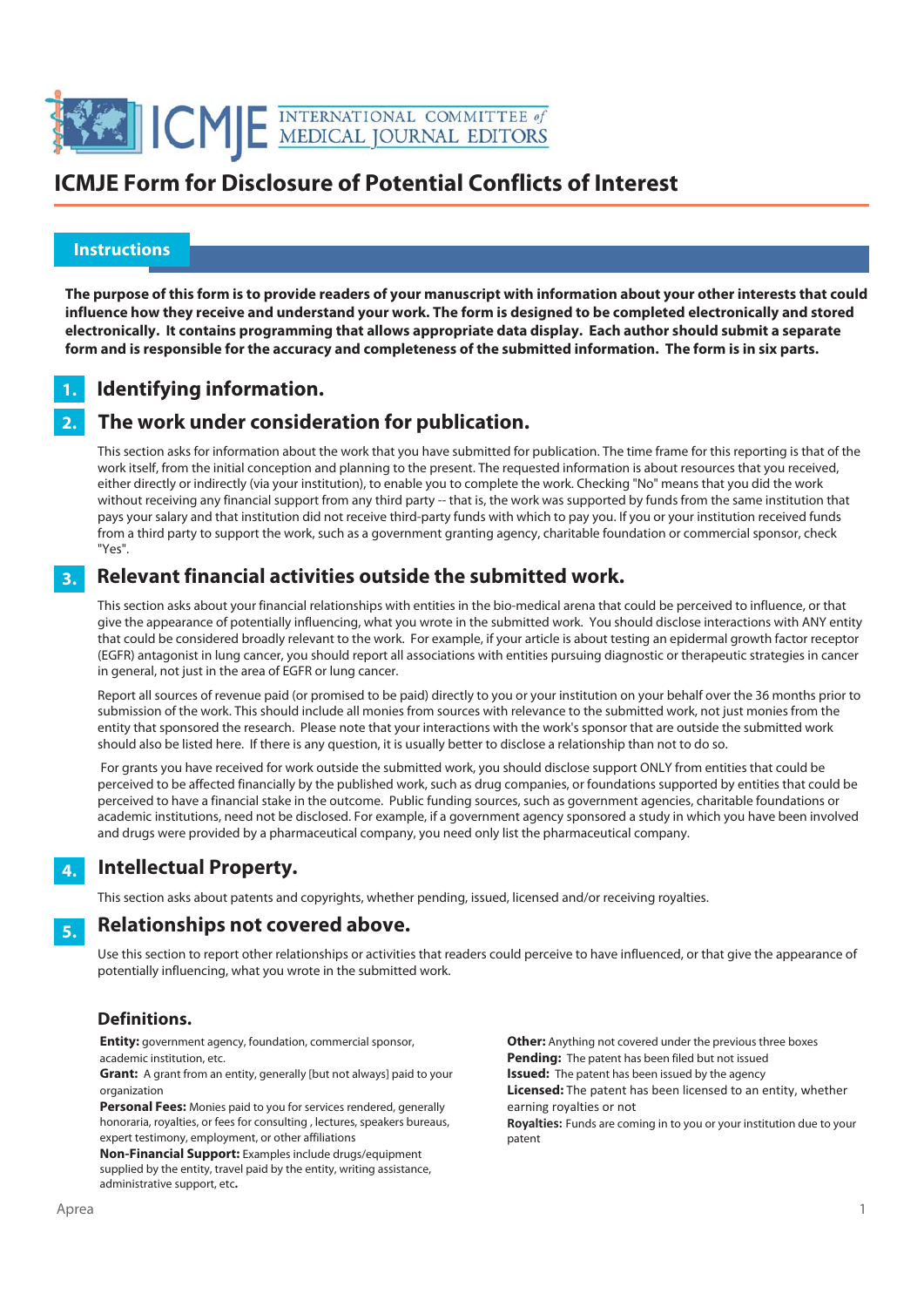

| <b>Section 1.</b>                                                                                                                                                                                                                                                                                                                                                                                                                                              | <b>Identifying Information</b>                                                                                                           |                                                          |                                                                                                                             |  |  |  |
|----------------------------------------------------------------------------------------------------------------------------------------------------------------------------------------------------------------------------------------------------------------------------------------------------------------------------------------------------------------------------------------------------------------------------------------------------------------|------------------------------------------------------------------------------------------------------------------------------------------|----------------------------------------------------------|-----------------------------------------------------------------------------------------------------------------------------|--|--|--|
| 1. Given Name (First Name)<br>Giovanni                                                                                                                                                                                                                                                                                                                                                                                                                         |                                                                                                                                          | 2. Surname (Last Name)<br>Aprea                          | 3. Date<br>03-June-2020                                                                                                     |  |  |  |
| 4. Are you the corresponding author?                                                                                                                                                                                                                                                                                                                                                                                                                           |                                                                                                                                          | No<br>Yes<br>$\checkmark$                                | Corresponding Author's Name<br>Alessia Chini                                                                                |  |  |  |
|                                                                                                                                                                                                                                                                                                                                                                                                                                                                | 5. Manuscript Title<br>Indication and Results of Endoscopic Submucosal Dissection (ESD) for Right located Lateral Spreading Tumors (LST) |                                                          |                                                                                                                             |  |  |  |
| 6. Manuscript Identifying Number (if you know it)<br>ALES-20-94                                                                                                                                                                                                                                                                                                                                                                                                |                                                                                                                                          |                                                          |                                                                                                                             |  |  |  |
| <b>Section 2.</b>                                                                                                                                                                                                                                                                                                                                                                                                                                              |                                                                                                                                          |                                                          |                                                                                                                             |  |  |  |
| The Work Under Consideration for Publication<br>Did you or your institution at any time receive payment or services from a third party (government, commercial, private foundation, etc.) for<br>any aspect of the submitted work (including but not limited to grants, data monitoring board, study design, manuscript preparation,<br>statistical analysis, etc.)?<br>Are there any relevant conflicts of interest?<br>No<br>Yes<br>$\sqrt{}$                |                                                                                                                                          |                                                          |                                                                                                                             |  |  |  |
| <b>Section 3.</b><br>Relevant financial activities outside the submitted work.                                                                                                                                                                                                                                                                                                                                                                                 |                                                                                                                                          |                                                          |                                                                                                                             |  |  |  |
| Place a check in the appropriate boxes in the table to indicate whether you have financial relationships (regardless of amount<br>of compensation) with entities as described in the instructions. Use one line for each entity; add as many lines as you need by<br>clicking the "Add +" box. You should report relationships that were present during the 36 months prior to publication.<br>Are there any relevant conflicts of interest?<br>No<br>Yes<br>✓ |                                                                                                                                          |                                                          |                                                                                                                             |  |  |  |
| <b>Section 4.</b>                                                                                                                                                                                                                                                                                                                                                                                                                                              |                                                                                                                                          | <b>Intellectual Property -- Patents &amp; Copyrights</b> |                                                                                                                             |  |  |  |
|                                                                                                                                                                                                                                                                                                                                                                                                                                                                |                                                                                                                                          |                                                          | Do you have any patents, whether planned, pending or issued, broadly relevant to the work?<br><b>No</b><br>Yes<br>$\sqrt{}$ |  |  |  |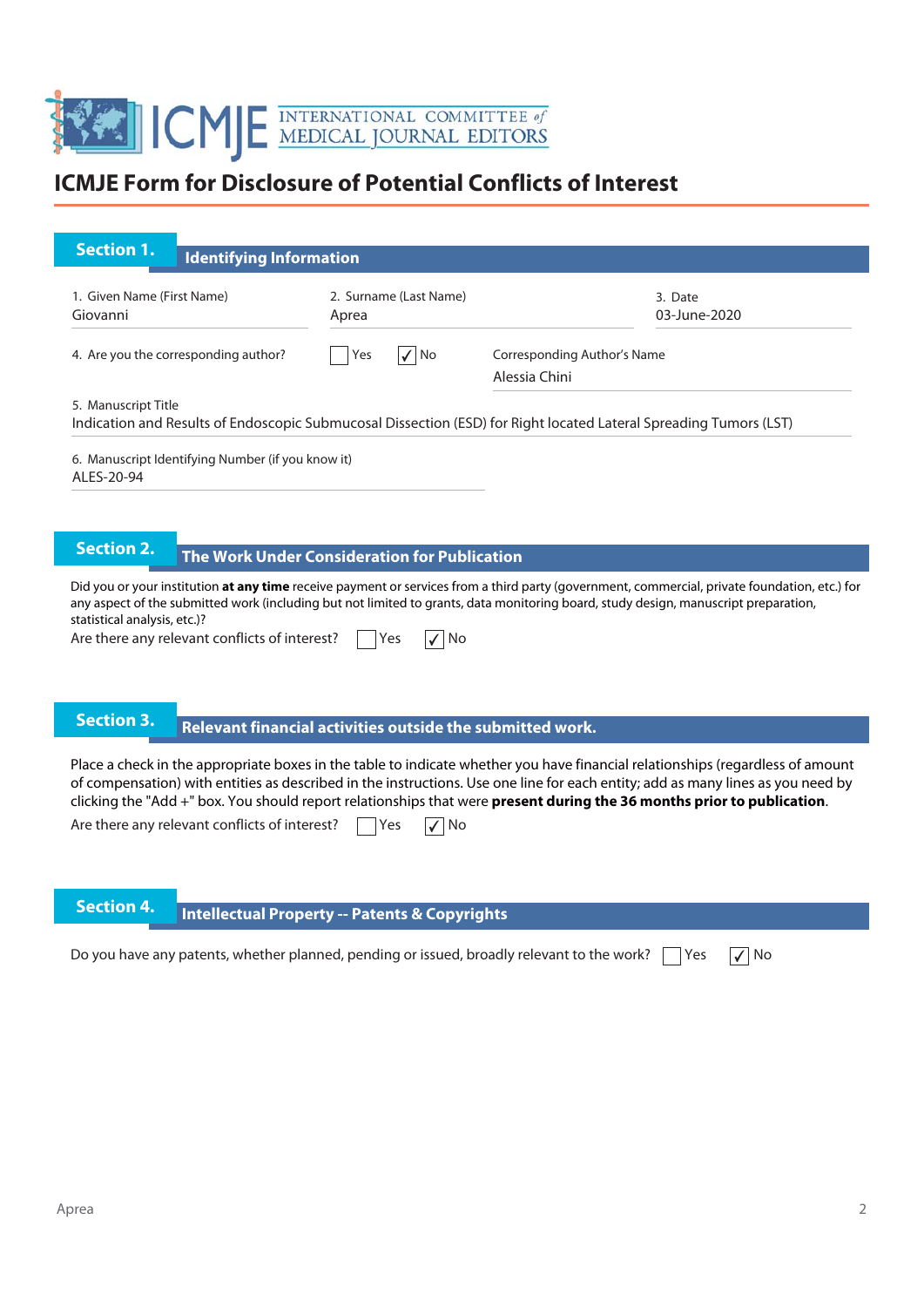

## **Section 5.** Relationships not covered above

Are there other relationships or activities that readers could perceive to have influenced, or that give the appearance of potentially influencing, what you wrote in the submitted work?

 $\Box$  Yes, the following relationships/conditions/circumstances are present (explain below):

 $\sqrt{\phantom{a}}$  No other relationships/conditions/circumstances that present a potential conflict of interest

At the time of manuscript acceptance, journals will ask authors to confirm and, if necessary, update their disclosure statements. On occasion, journals may ask authors to disclose further information about reported relationships.

## **Section 6. Disclosure Statement**

Based on the above disclosures, this form will automatically generate a disclosure statement, which will appear in the box below.

Dr. Aprea has nothing to disclose.

## **Evaluation and Feedback**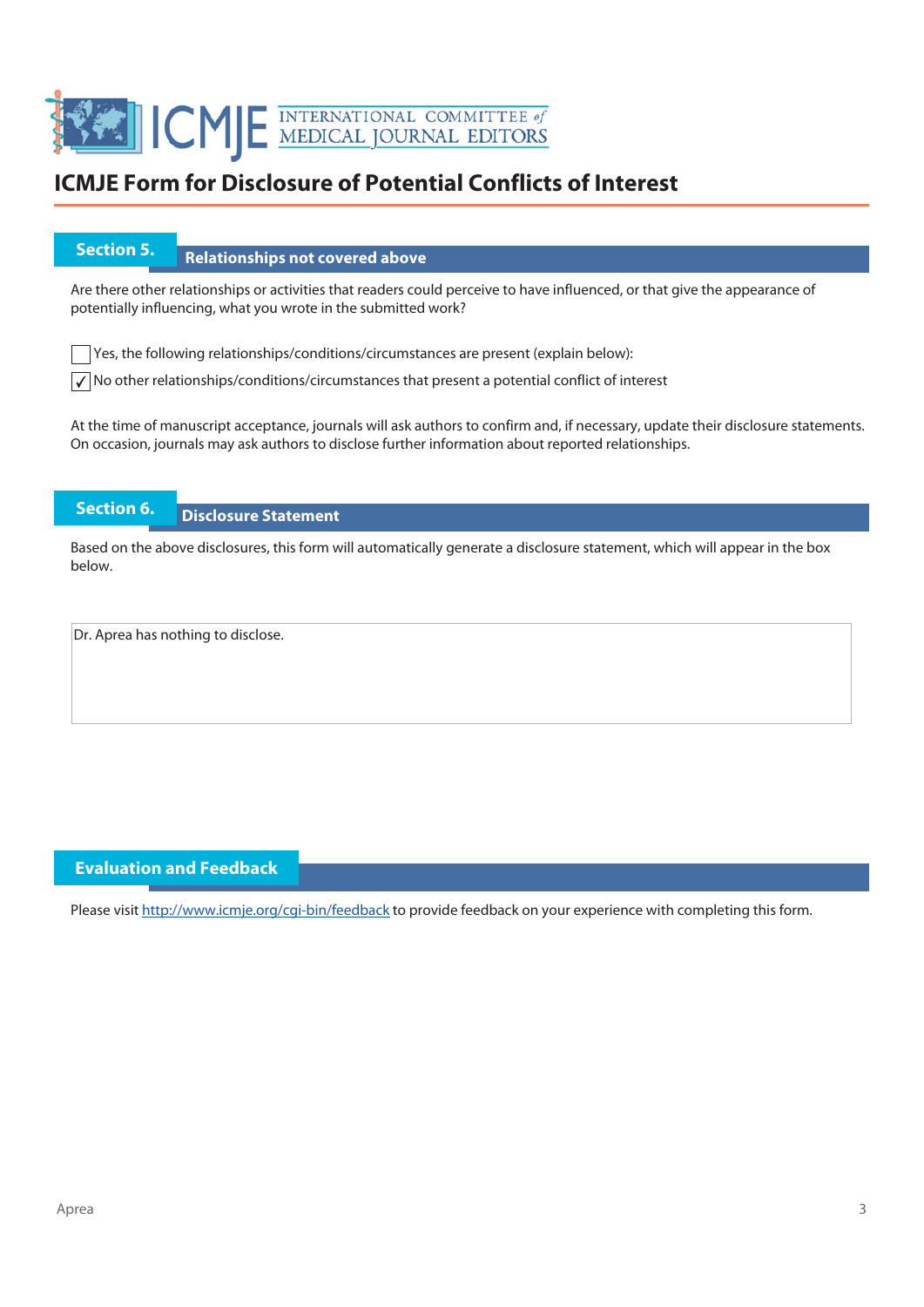

### **Instructions**

 l

> **The purpose of this form is to provide readers of your manuscript with information about your other interests that could influence how they receive and understand your work. The form is designed to be completed electronically and stored electronically. It contains programming that allows appropriate data display. Each author should submit a separate form and is responsible for the accuracy and completeness of the submitted information. The form is in six parts.**

#### **Identifying information. 1.**

### **The work under consideration for publication. 2.**

This section asks for information about the work that you have submitted for publication. The time frame for this reporting is that of the work itself, from the initial conception and planning to the present. The requested information is about resources that you received, either directly or indirectly (via your institution), to enable you to complete the work. Checking "No" means that you did the work without receiving any financial support from any third party -- that is, the work was supported by funds from the same institution that pays your salary and that institution did not receive third-party funds with which to pay you. If you or your institution received funds from a third party to support the work, such as a government granting agency, charitable foundation or commercial sponsor, check "Yes".

### **Relevant financial activities outside the submitted work. 3.**

This section asks about your financial relationships with entities in the bio-medical arena that could be perceived to influence, or that give the appearance of potentially influencing, what you wrote in the submitted work. You should disclose interactions with ANY entity that could be considered broadly relevant to the work. For example, if your article is about testing an epidermal growth factor receptor (EGFR) antagonist in lung cancer, you should report all associations with entities pursuing diagnostic or therapeutic strategies in cancer in general, not just in the area of EGFR or lung cancer.

Report all sources of revenue paid (or promised to be paid) directly to you or your institution on your behalf over the 36 months prior to submission of the work. This should include all monies from sources with relevance to the submitted work, not just monies from the entity that sponsored the research. Please note that your interactions with the work's sponsor that are outside the submitted work should also be listed here. If there is any question, it is usually better to disclose a relationship than not to do so.

 For grants you have received for work outside the submitted work, you should disclose support ONLY from entities that could be perceived to be affected financially by the published work, such as drug companies, or foundations supported by entities that could be perceived to have a financial stake in the outcome. Public funding sources, such as government agencies, charitable foundations or academic institutions, need not be disclosed. For example, if a government agency sponsored a study in which you have been involved and drugs were provided by a pharmaceutical company, you need only list the pharmaceutical company.

#### **Intellectual Property. 4.**

This section asks about patents and copyrights, whether pending, issued, licensed and/or receiving royalties.

### **Relationships not covered above. 5.**

Use this section to report other relationships or activities that readers could perceive to have influenced, or that give the appearance of potentially influencing, what you wrote in the submitted work.

## **Definitions.**

**Entity:** government agency, foundation, commercial sponsor, academic institution, etc.

**Grant:** A grant from an entity, generally [but not always] paid to your organization

**Personal Fees:** Monies paid to you for services rendered, generally honoraria, royalties, or fees for consulting , lectures, speakers bureaus, expert testimony, employment, or other affiliations

**Non-Financial Support:** Examples include drugs/equipment supplied by the entity, travel paid by the entity, writing assistance, administrative support, etc**.**

**Other:** Anything not covered under the previous three boxes **Pending:** The patent has been filed but not issued **Issued:** The patent has been issued by the agency **Licensed:** The patent has been licensed to an entity, whether earning royalties or not **Royalties:** Funds are coming in to you or your institution due to your patent

Dinuzzi 1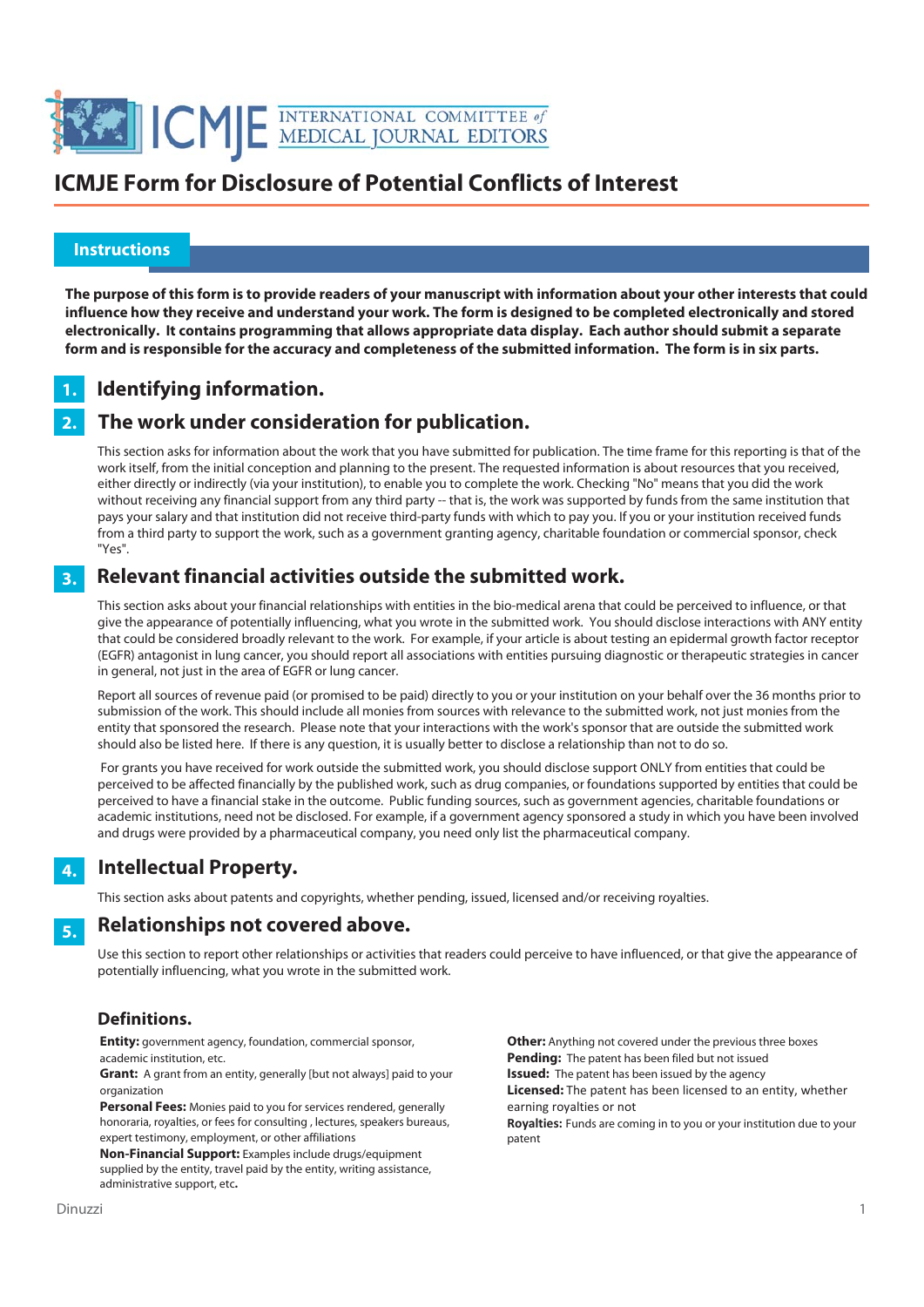

| <b>Section 1.</b>                                                                                                                                                                                                                                                                                                                                                                                                                                                                            | <b>Identifying Information</b>                                                                                                           |                                                          |                                              |                         |  |
|----------------------------------------------------------------------------------------------------------------------------------------------------------------------------------------------------------------------------------------------------------------------------------------------------------------------------------------------------------------------------------------------------------------------------------------------------------------------------------------------|------------------------------------------------------------------------------------------------------------------------------------------|----------------------------------------------------------|----------------------------------------------|-------------------------|--|
| 1. Given Name (First Name)<br>Vincenza Paola                                                                                                                                                                                                                                                                                                                                                                                                                                                 |                                                                                                                                          | 2. Surname (Last Name)<br>Dinuzzi                        |                                              | 3. Date<br>03-June-2020 |  |
| 4. Are you the corresponding author?                                                                                                                                                                                                                                                                                                                                                                                                                                                         |                                                                                                                                          | Yes<br>$\sqrt{ N}$                                       | Corresponding Author's Name<br>Alessia Chini |                         |  |
|                                                                                                                                                                                                                                                                                                                                                                                                                                                                                              | 5. Manuscript Title<br>Indication and Results of Endoscopic Submucosal Dissection (ESD) for Right located Lateral Spreading Tumors (LST) |                                                          |                                              |                         |  |
| 6. Manuscript Identifying Number (if you know it)<br>ALES-20-94                                                                                                                                                                                                                                                                                                                                                                                                                              |                                                                                                                                          |                                                          |                                              |                         |  |
|                                                                                                                                                                                                                                                                                                                                                                                                                                                                                              |                                                                                                                                          |                                                          |                                              |                         |  |
| <b>Section 2.</b>                                                                                                                                                                                                                                                                                                                                                                                                                                                                            |                                                                                                                                          | <b>The Work Under Consideration for Publication</b>      |                                              |                         |  |
| Did you or your institution at any time receive payment or services from a third party (government, commercial, private foundation, etc.) for<br>any aspect of the submitted work (including but not limited to grants, data monitoring board, study design, manuscript preparation,<br>statistical analysis, etc.)?<br>Are there any relevant conflicts of interest?<br>No<br>Yes<br>$\sqrt{}$                                                                                              |                                                                                                                                          |                                                          |                                              |                         |  |
| <b>Section 3.</b><br>Relevant financial activities outside the submitted work.                                                                                                                                                                                                                                                                                                                                                                                                               |                                                                                                                                          |                                                          |                                              |                         |  |
| Place a check in the appropriate boxes in the table to indicate whether you have financial relationships (regardless of amount<br>of compensation) with entities as described in the instructions. Use one line for each entity; add as many lines as you need by<br>clicking the "Add +" box. You should report relationships that were present during the 36 months prior to publication.<br>Are there any relevant conflicts of interest?<br><b>Yes</b><br>$\overline{\mathcal{L}}$<br>No |                                                                                                                                          |                                                          |                                              |                         |  |
| <b>Section 4.</b>                                                                                                                                                                                                                                                                                                                                                                                                                                                                            |                                                                                                                                          | <b>Intellectual Property -- Patents &amp; Copyrights</b> |                                              |                         |  |
|                                                                                                                                                                                                                                                                                                                                                                                                                                                                                              |                                                                                                                                          |                                                          |                                              |                         |  |

Do you have any patents, whether planned, pending or issued, broadly relevant to the work?  $\Box$  Yes  $\Box$  No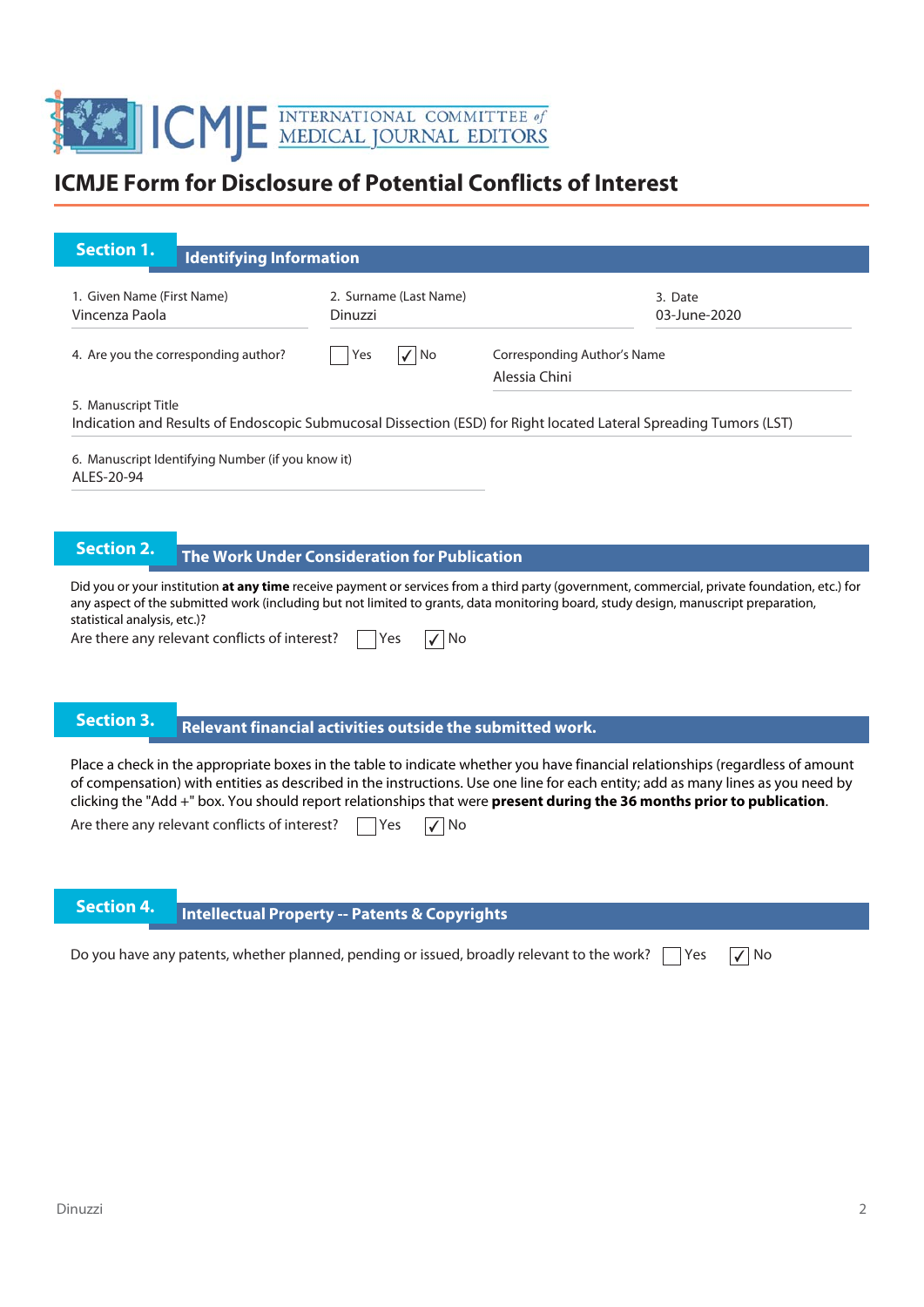

## **Section 5.** Relationships not covered above

Are there other relationships or activities that readers could perceive to have influenced, or that give the appearance of potentially influencing, what you wrote in the submitted work?

 $\Box$  Yes, the following relationships/conditions/circumstances are present (explain below):

 $\sqrt{\phantom{a}}$  No other relationships/conditions/circumstances that present a potential conflict of interest

At the time of manuscript acceptance, journals will ask authors to confirm and, if necessary, update their disclosure statements. On occasion, journals may ask authors to disclose further information about reported relationships.

## **Section 6. Disclosure Statement**

Based on the above disclosures, this form will automatically generate a disclosure statement, which will appear in the box below.

Dr. Dinuzzi has nothing to disclose.

## **Evaluation and Feedback**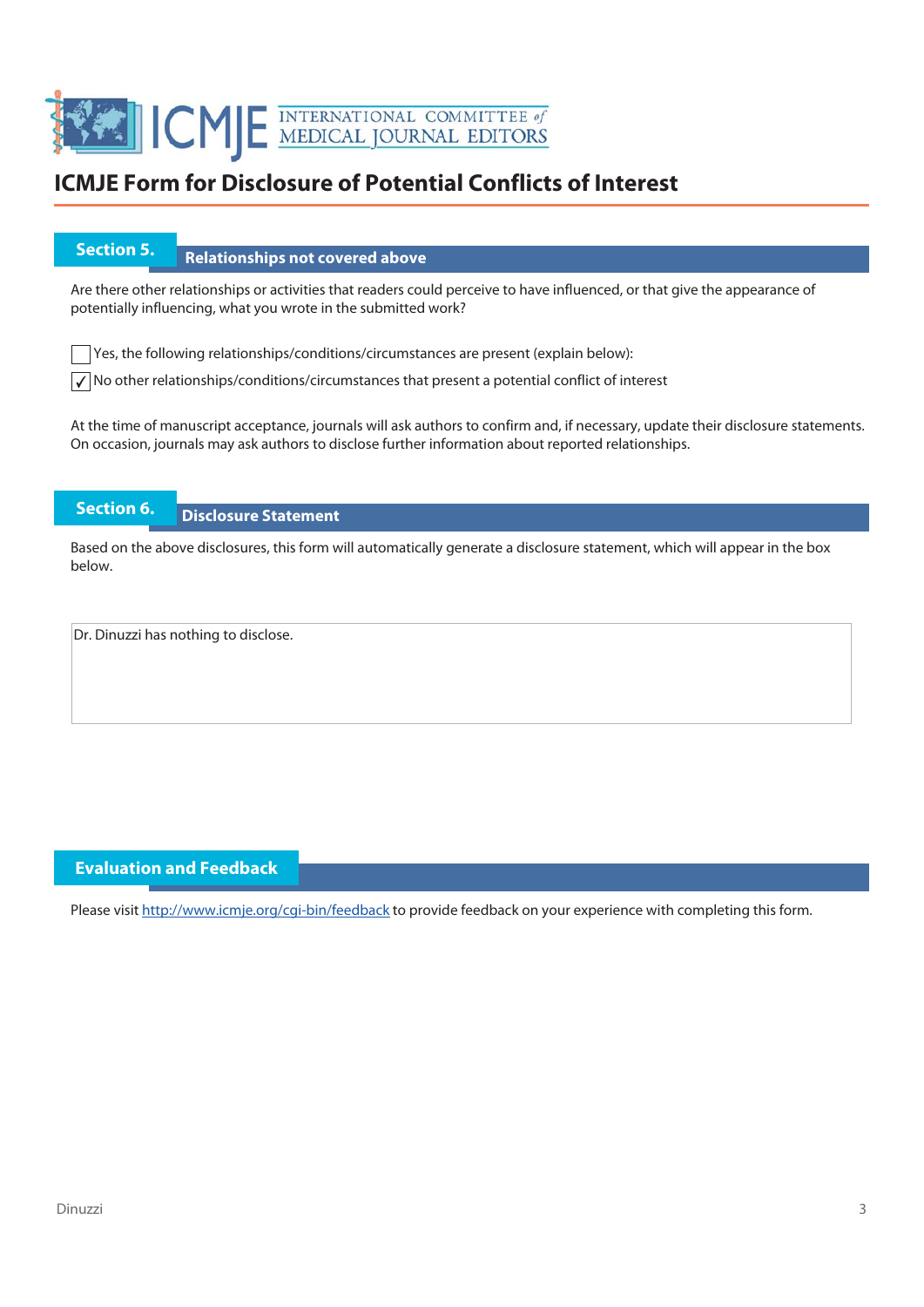

### **Instructions**

 l

> **The purpose of this form is to provide readers of your manuscript with information about your other interests that could influence how they receive and understand your work. The form is designed to be completed electronically and stored electronically. It contains programming that allows appropriate data display. Each author should submit a separate form and is responsible for the accuracy and completeness of the submitted information. The form is in six parts.**

#### **Identifying information. 1.**

### **The work under consideration for publication. 2.**

This section asks for information about the work that you have submitted for publication. The time frame for this reporting is that of the work itself, from the initial conception and planning to the present. The requested information is about resources that you received, either directly or indirectly (via your institution), to enable you to complete the work. Checking "No" means that you did the work without receiving any financial support from any third party -- that is, the work was supported by funds from the same institution that pays your salary and that institution did not receive third-party funds with which to pay you. If you or your institution received funds from a third party to support the work, such as a government granting agency, charitable foundation or commercial sponsor, check "Yes".

#### **Relevant financial activities outside the submitted work. 3.**

This section asks about your financial relationships with entities in the bio-medical arena that could be perceived to influence, or that give the appearance of potentially influencing, what you wrote in the submitted work. You should disclose interactions with ANY entity that could be considered broadly relevant to the work. For example, if your article is about testing an epidermal growth factor receptor (EGFR) antagonist in lung cancer, you should report all associations with entities pursuing diagnostic or therapeutic strategies in cancer in general, not just in the area of EGFR or lung cancer.

Report all sources of revenue paid (or promised to be paid) directly to you or your institution on your behalf over the 36 months prior to submission of the work. This should include all monies from sources with relevance to the submitted work, not just monies from the entity that sponsored the research. Please note that your interactions with the work's sponsor that are outside the submitted work should also be listed here. If there is any question, it is usually better to disclose a relationship than not to do so.

 For grants you have received for work outside the submitted work, you should disclose support ONLY from entities that could be perceived to be affected financially by the published work, such as drug companies, or foundations supported by entities that could be perceived to have a financial stake in the outcome. Public funding sources, such as government agencies, charitable foundations or academic institutions, need not be disclosed. For example, if a government agency sponsored a study in which you have been involved and drugs were provided by a pharmaceutical company, you need only list the pharmaceutical company.

### **Intellectual Property. 4.**

This section asks about patents and copyrights, whether pending, issued, licensed and/or receiving royalties.

### **Relationships not covered above. 5.**

Use this section to report other relationships or activities that readers could perceive to have influenced, or that give the appearance of potentially influencing, what you wrote in the submitted work.

## **Definitions.**

**Entity:** government agency, foundation, commercial sponsor, academic institution, etc.

**Grant:** A grant from an entity, generally [but not always] paid to your organization

**Personal Fees:** Monies paid to you for services rendered, generally honoraria, royalties, or fees for consulting , lectures, speakers bureaus, expert testimony, employment, or other affiliations

**Non-Financial Support:** Examples include drugs/equipment supplied by the entity, travel paid by the entity, writing assistance, administrative support, etc**.**

**Other:** Anything not covered under the previous three boxes **Pending:** The patent has been filed but not issued **Issued:** The patent has been issued by the agency **Licensed:** The patent has been licensed to an entity, whether earning royalties or not **Royalties:** Funds are coming in to you or your institution due to your patent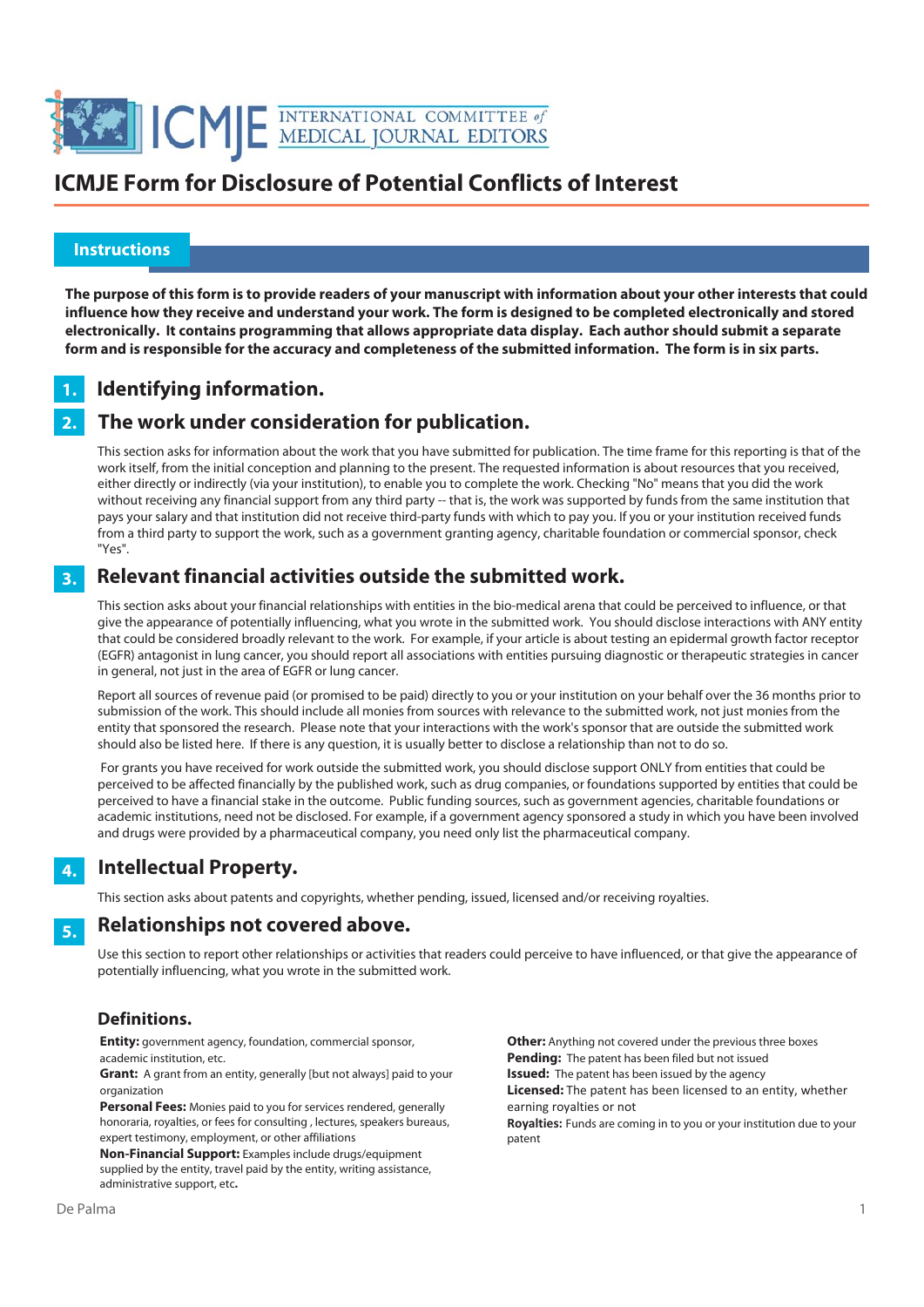

| Section 1.                                                                                                                                                                                                                                                                                                                                                                                                                                                     | <b>Identifying Information</b>                                                                                    |                                    |                                                                                            |                               |  |
|----------------------------------------------------------------------------------------------------------------------------------------------------------------------------------------------------------------------------------------------------------------------------------------------------------------------------------------------------------------------------------------------------------------------------------------------------------------|-------------------------------------------------------------------------------------------------------------------|------------------------------------|--------------------------------------------------------------------------------------------|-------------------------------|--|
| 1. Given Name (First Name)<br>Giovanni Domenico                                                                                                                                                                                                                                                                                                                                                                                                                |                                                                                                                   | 2. Surname (Last Name)<br>De Palma |                                                                                            | 3. Date<br>03-June-2020       |  |
| 4. Are you the corresponding author?                                                                                                                                                                                                                                                                                                                                                                                                                           | Yes                                                                                                               | ✓<br>No                            | Corresponding Author's Name<br>Alessia Chini                                               |                               |  |
| 5. Manuscript Title                                                                                                                                                                                                                                                                                                                                                                                                                                            | Indication and Results of Endoscopic Submucosal Dissection (ESD) for Right located Lateral Spreading Tumors (LST) |                                    |                                                                                            |                               |  |
| 6. Manuscript Identifying Number (if you know it)<br>ALES-20-94                                                                                                                                                                                                                                                                                                                                                                                                |                                                                                                                   |                                    |                                                                                            |                               |  |
|                                                                                                                                                                                                                                                                                                                                                                                                                                                                |                                                                                                                   |                                    |                                                                                            |                               |  |
| <b>Section 2.</b>                                                                                                                                                                                                                                                                                                                                                                                                                                              | <b>The Work Under Consideration for Publication</b>                                                               |                                    |                                                                                            |                               |  |
| Did you or your institution at any time receive payment or services from a third party (government, commercial, private foundation, etc.) for<br>any aspect of the submitted work (including but not limited to grants, data monitoring board, study design, manuscript preparation,<br>statistical analysis, etc.)?<br>Are there any relevant conflicts of interest?<br>No<br>Yes<br>✓                                                                        |                                                                                                                   |                                    |                                                                                            |                               |  |
| <b>Section 3.</b><br>Relevant financial activities outside the submitted work.                                                                                                                                                                                                                                                                                                                                                                                 |                                                                                                                   |                                    |                                                                                            |                               |  |
| Place a check in the appropriate boxes in the table to indicate whether you have financial relationships (regardless of amount<br>of compensation) with entities as described in the instructions. Use one line for each entity; add as many lines as you need by<br>clicking the "Add +" box. You should report relationships that were present during the 36 months prior to publication.<br>Are there any relevant conflicts of interest?<br>No<br>Yes<br>✓ |                                                                                                                   |                                    |                                                                                            |                               |  |
| <b>Section 4.</b>                                                                                                                                                                                                                                                                                                                                                                                                                                              | <b>Intellectual Property -- Patents &amp; Copyrights</b>                                                          |                                    |                                                                                            |                               |  |
|                                                                                                                                                                                                                                                                                                                                                                                                                                                                |                                                                                                                   |                                    | Do you have any patents, whether planned, pending or issued, broadly relevant to the work? | <b>No</b><br>Yes<br>$\sqrt{}$ |  |